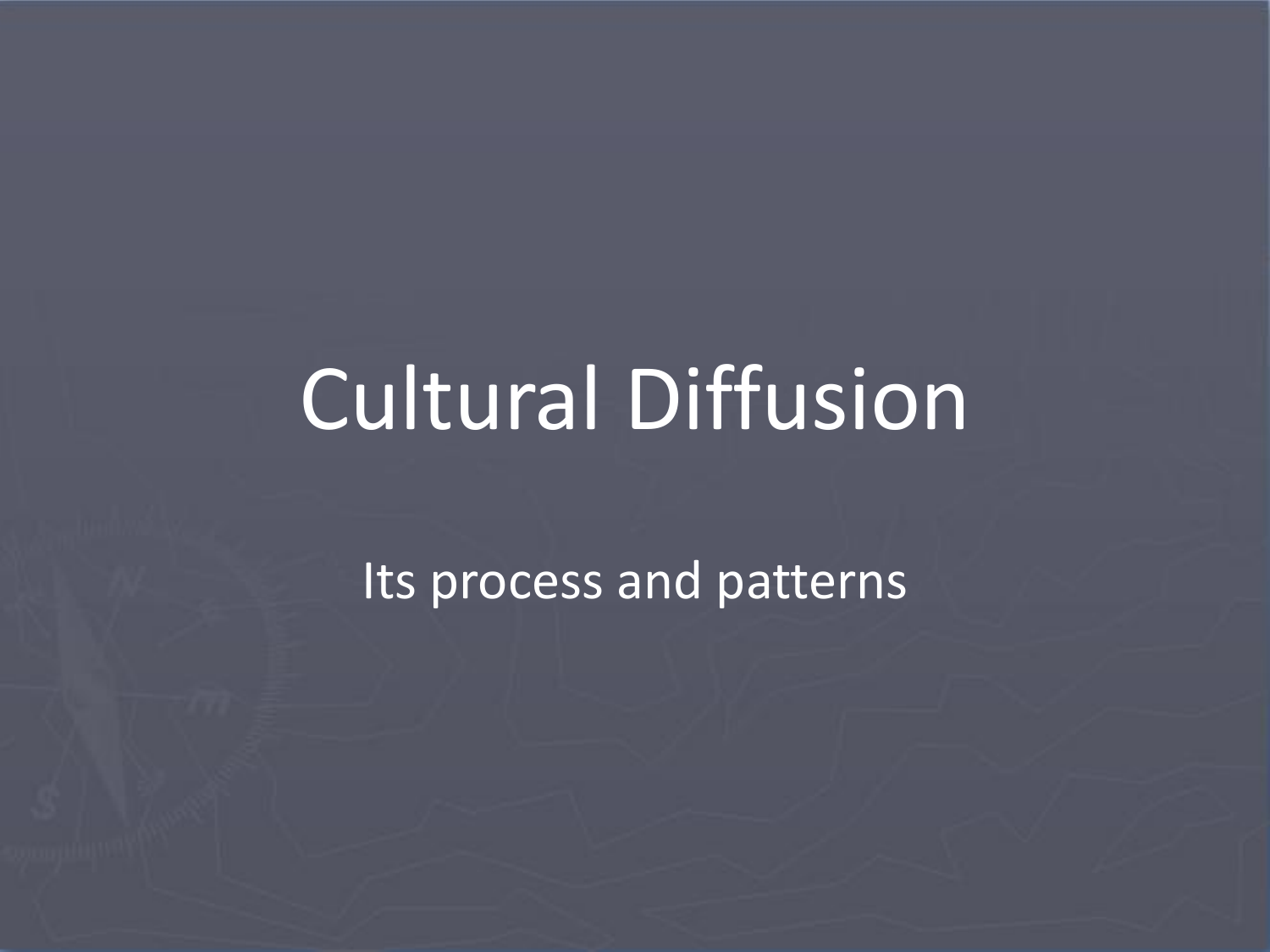# Defining Diffusion

• **Cultural Diffusion**: The spread of cultural traits across space and time

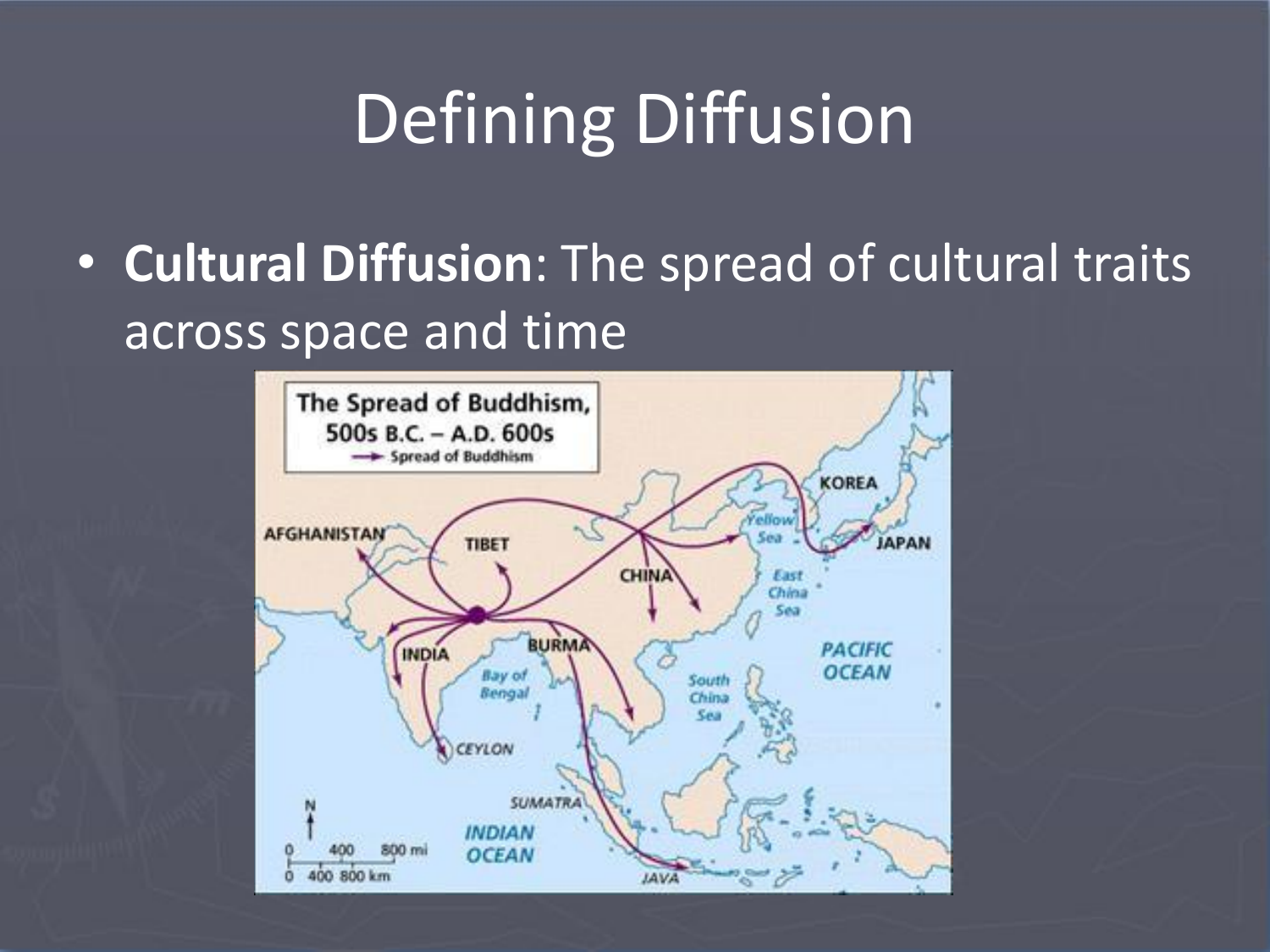# Cultural Hearths

- **Cultural Hearth**  Points of origins for cultural traits
	- Typically large population centers

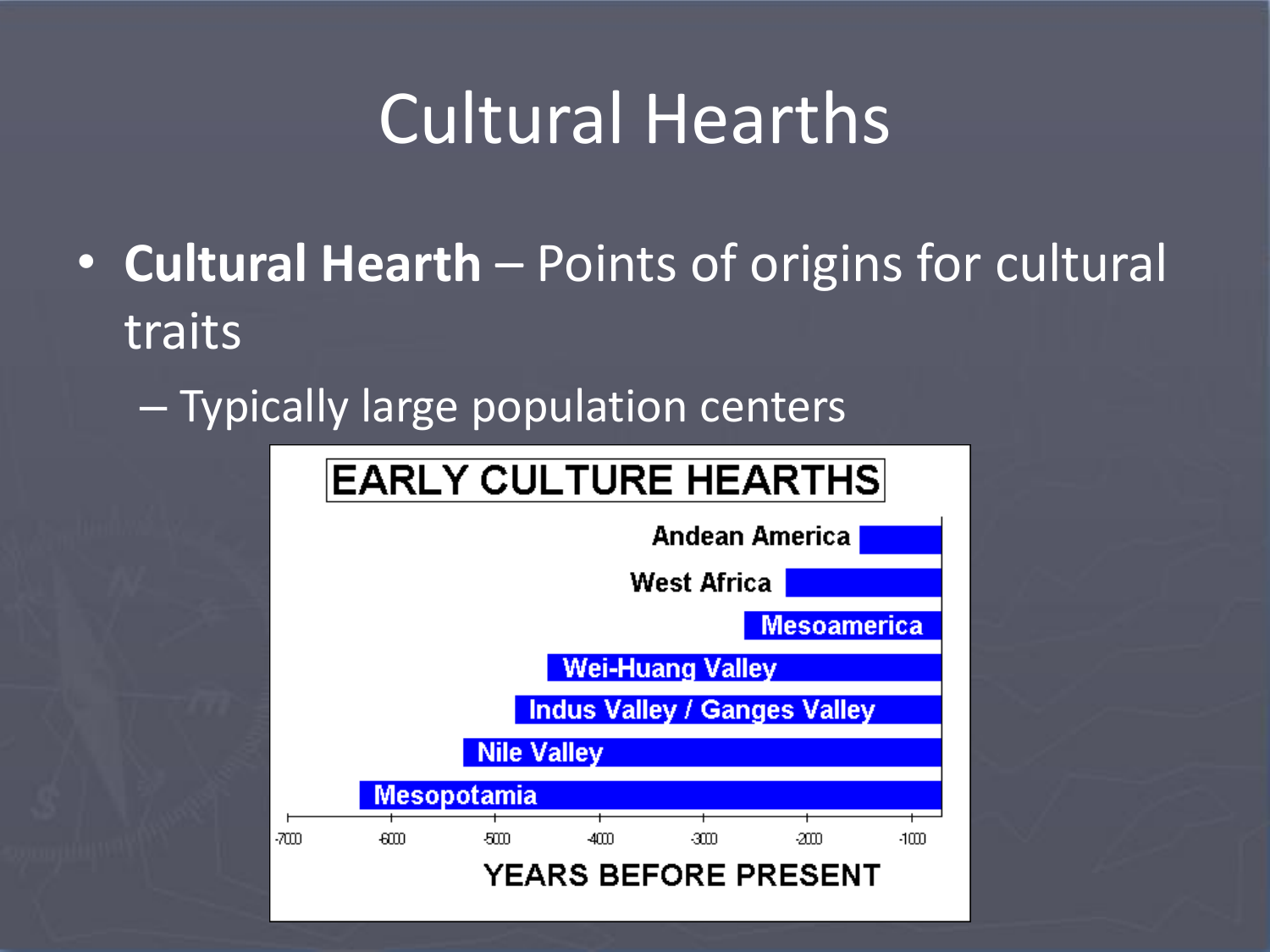# Types of Cultural Diffusion

- **Stimulus Diffusion**  The spread of a cultural trait that changes and adapts to the culture that adopts it, leaving the essential core idea intact
	- Sped up through the growth of transnational corporations
		- Ex. Pizza Hut

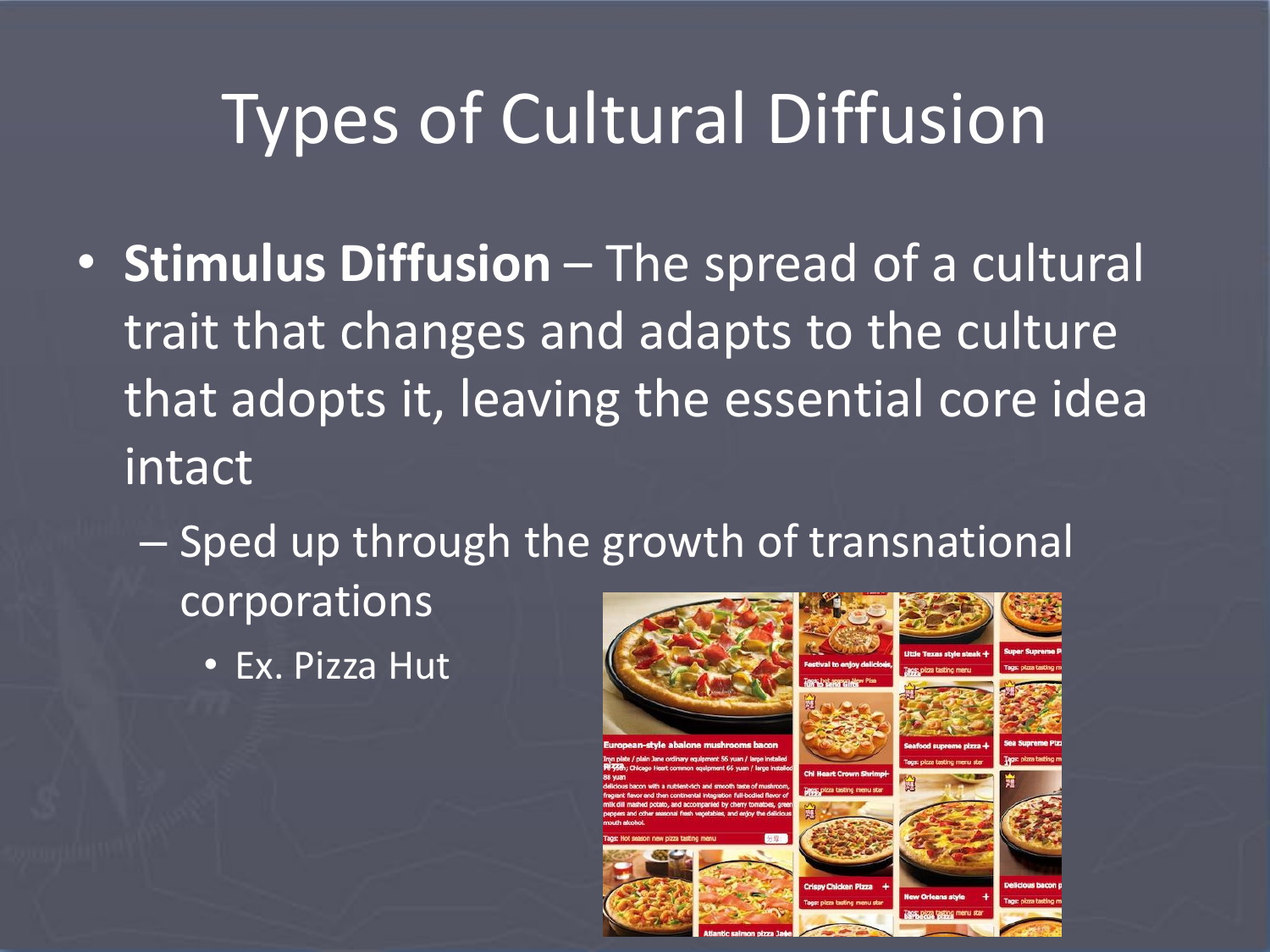# Stimulus Diffusion in Language

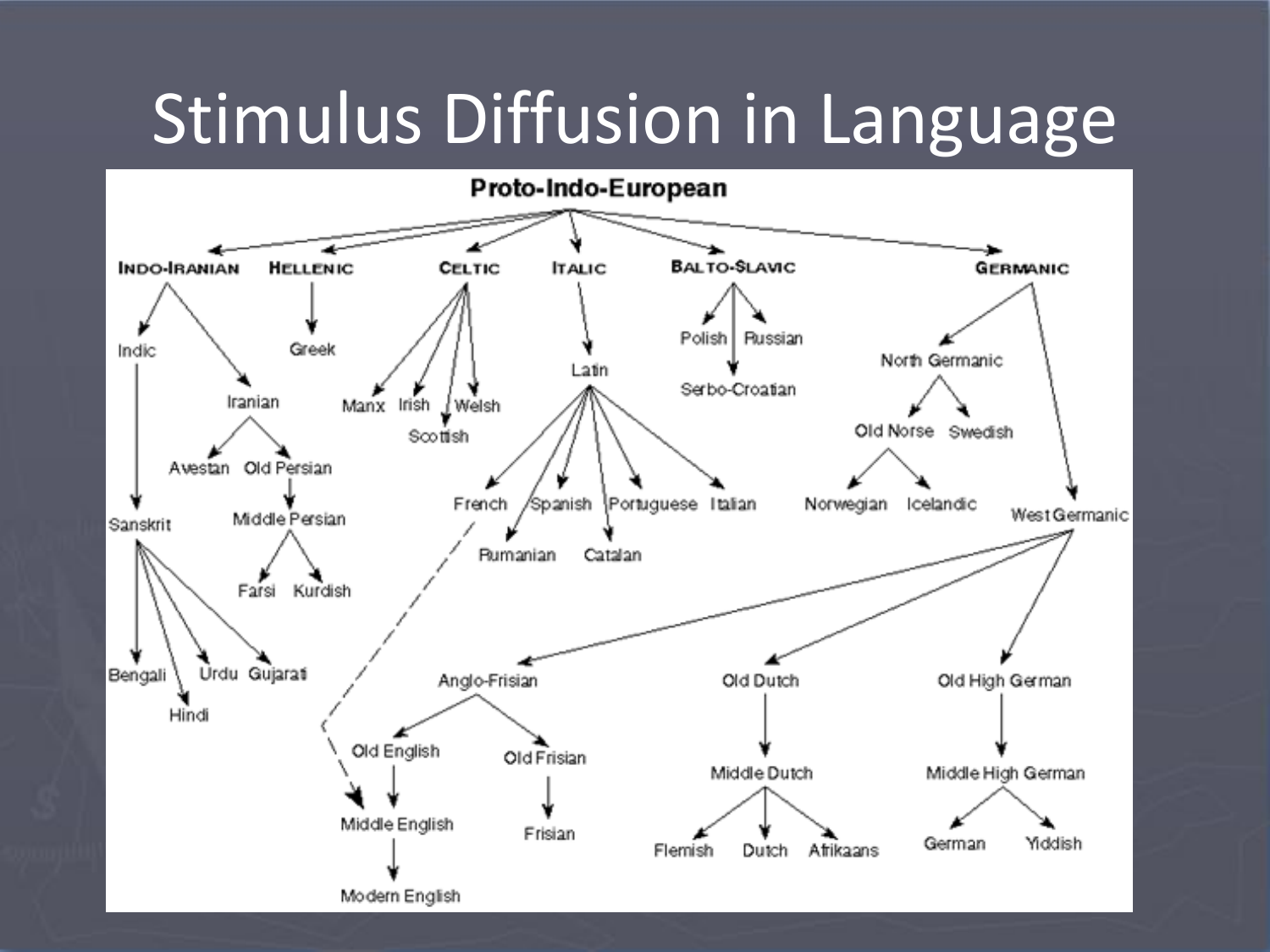# Types of Cultural Diffusion

- **Hierarchical Diffusion**  The beginning of a cultural trait that starts with a minority and spreads to the majority
	- Normally beginning with people in positions of political or cultural power

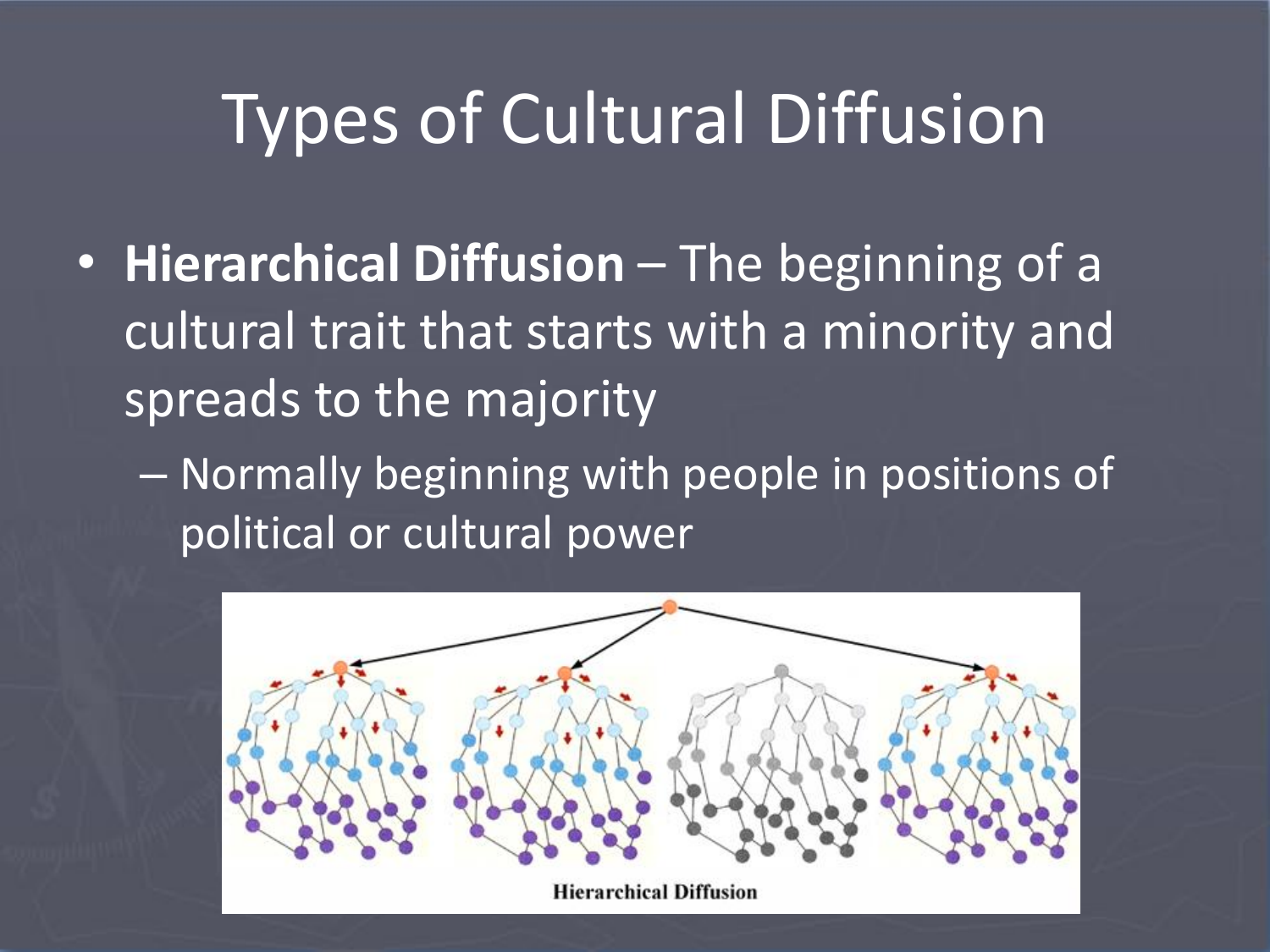# Types of Cultural Diffusion

• **Contagious Diffusion** – The rapid diffusion of cultural traits because of mass media – Sped up because of internet and television usage

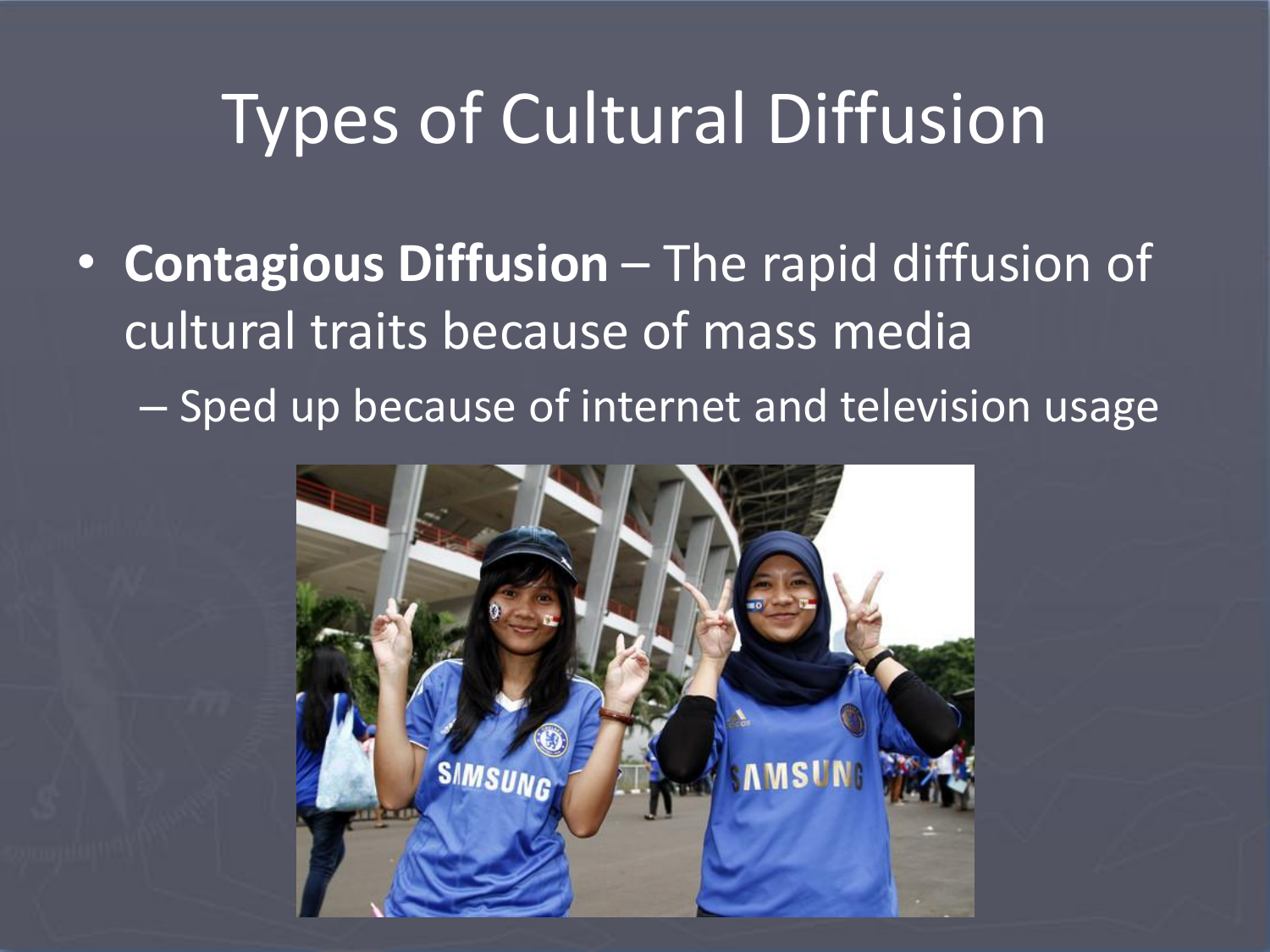# Contagious Diffusion



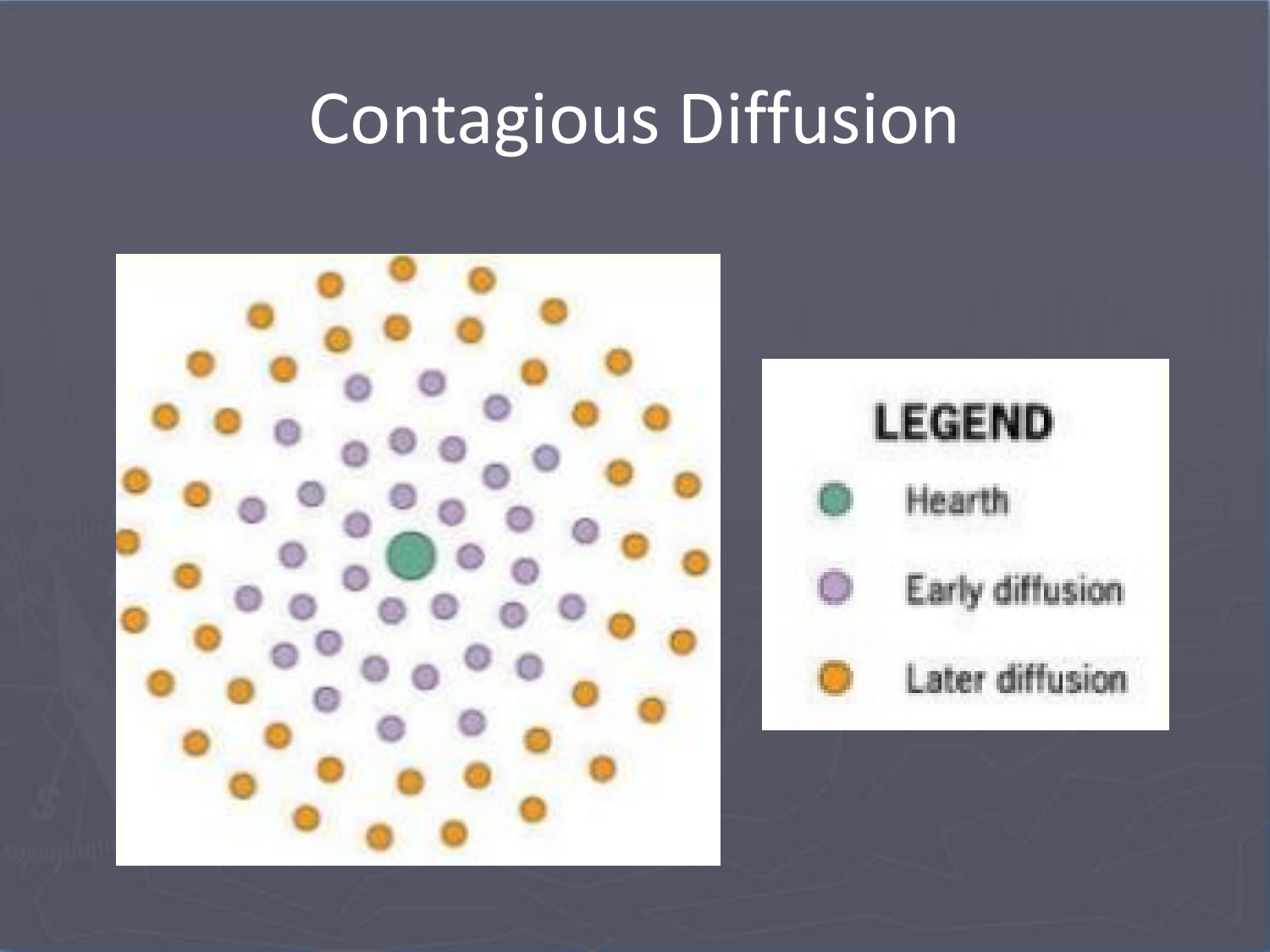# Types of Diffusion

• **Relocation Diffusion** – The spread of culture because of the physical movement of people from one place to another

– Often accentuated through chain migration

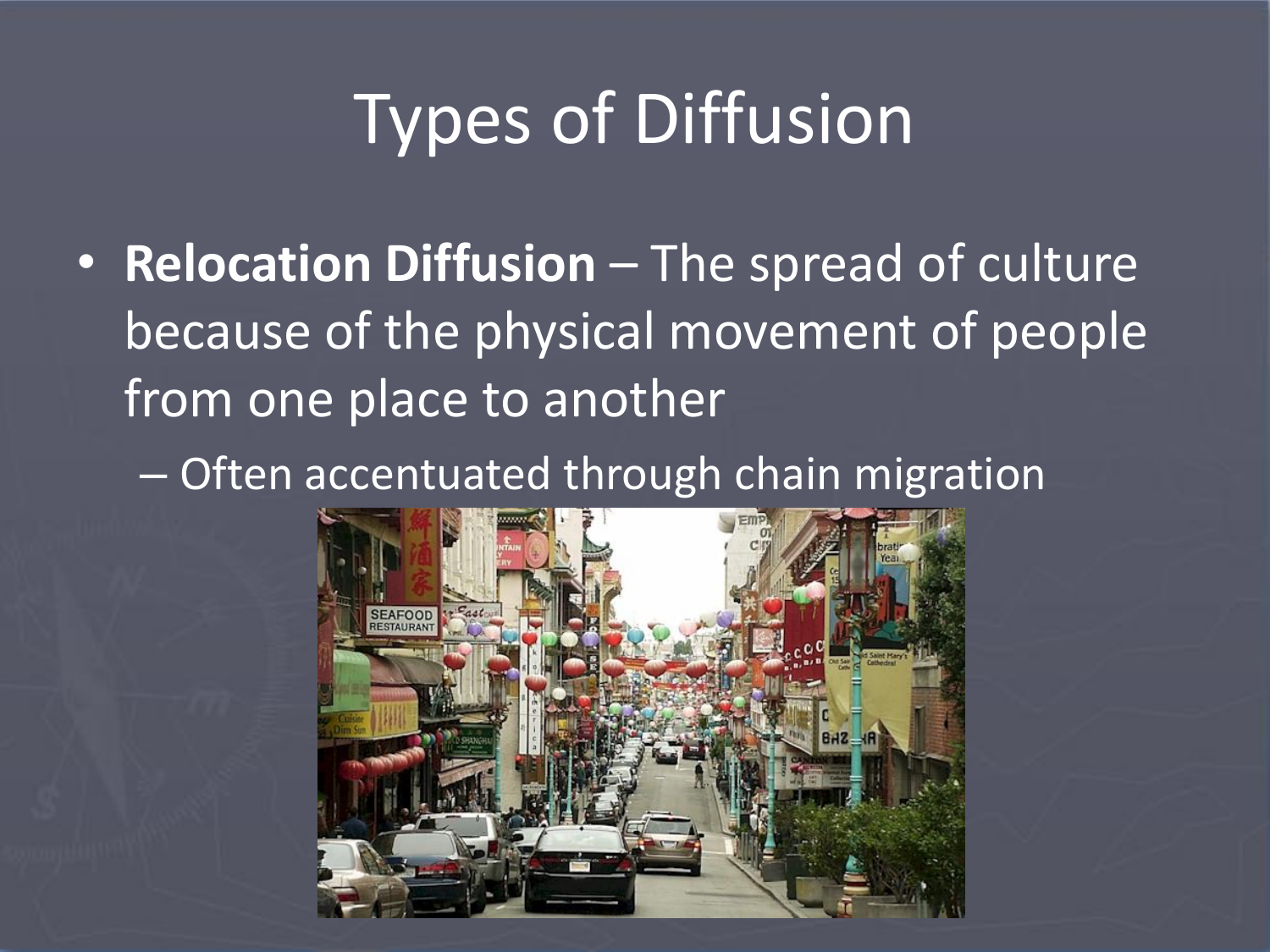# Relocation vs. Expansion Diffusion

- In expansion diffusion the cultural trait expands in the area you are in
- In Relocation diffusion the trait evacuates and moves from one place to another

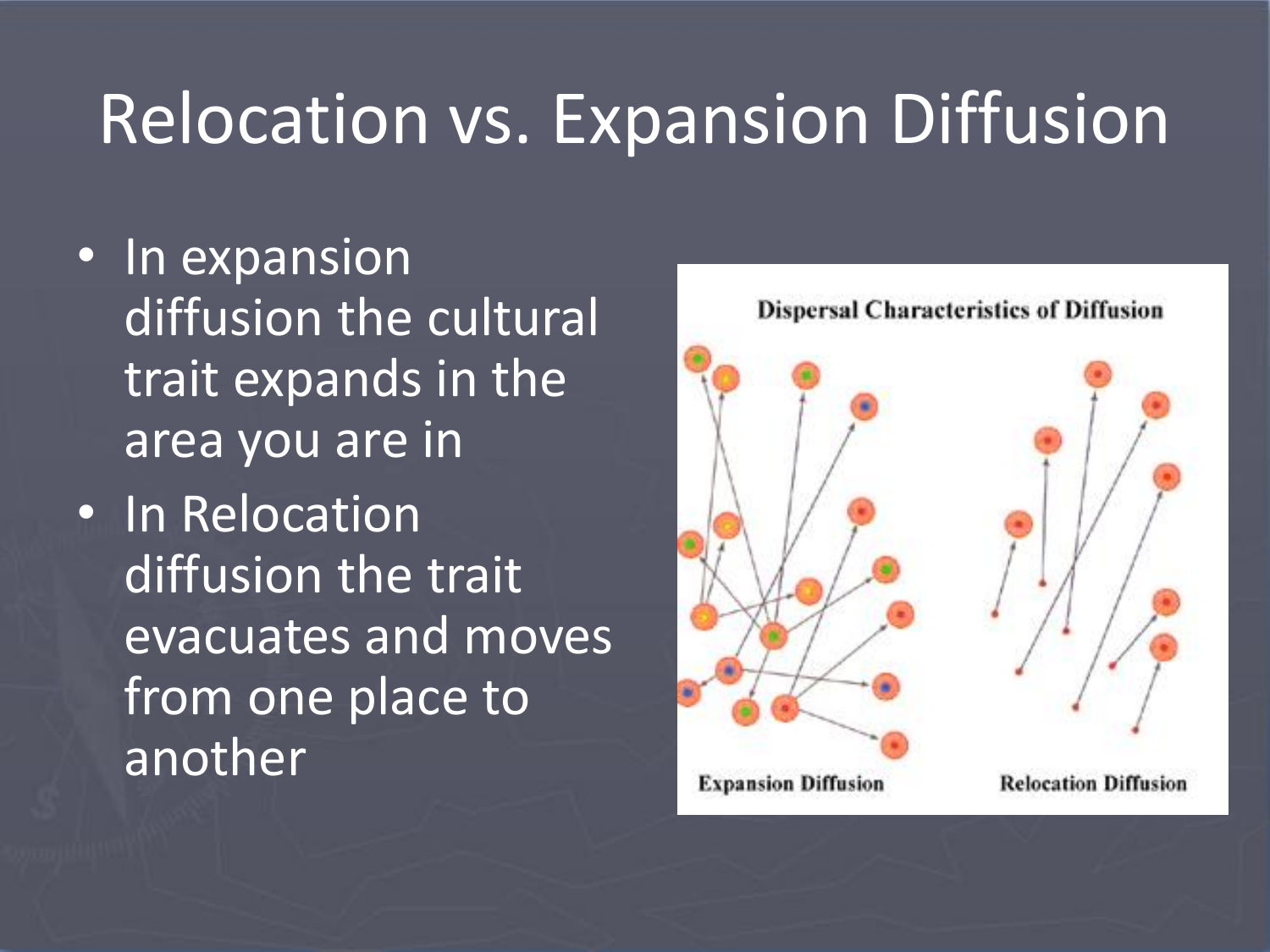- **Acculturation** After migration to a new area an individual slowly assimilates to the new culture
- **Assimilation** The dying out of old culture and its replacement by new cultural traits

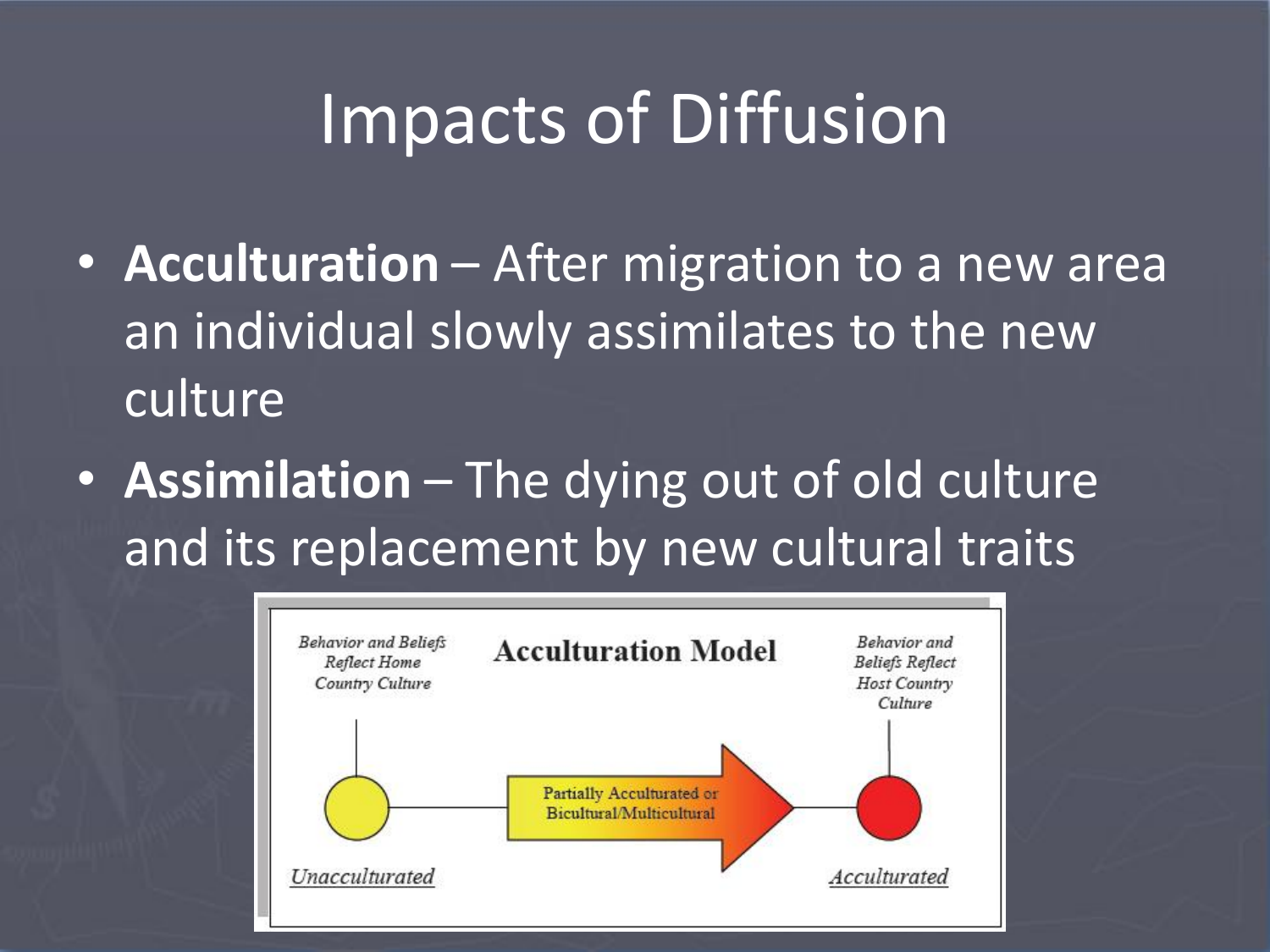- **Cultural Convergence**  The interaction of cultures as they come in contact with each other, influencing and being influenced by each other
- **Cultural Divergence**  The tendency for culture groups to disassociate from others in order to protect or preserve their culture from influence or change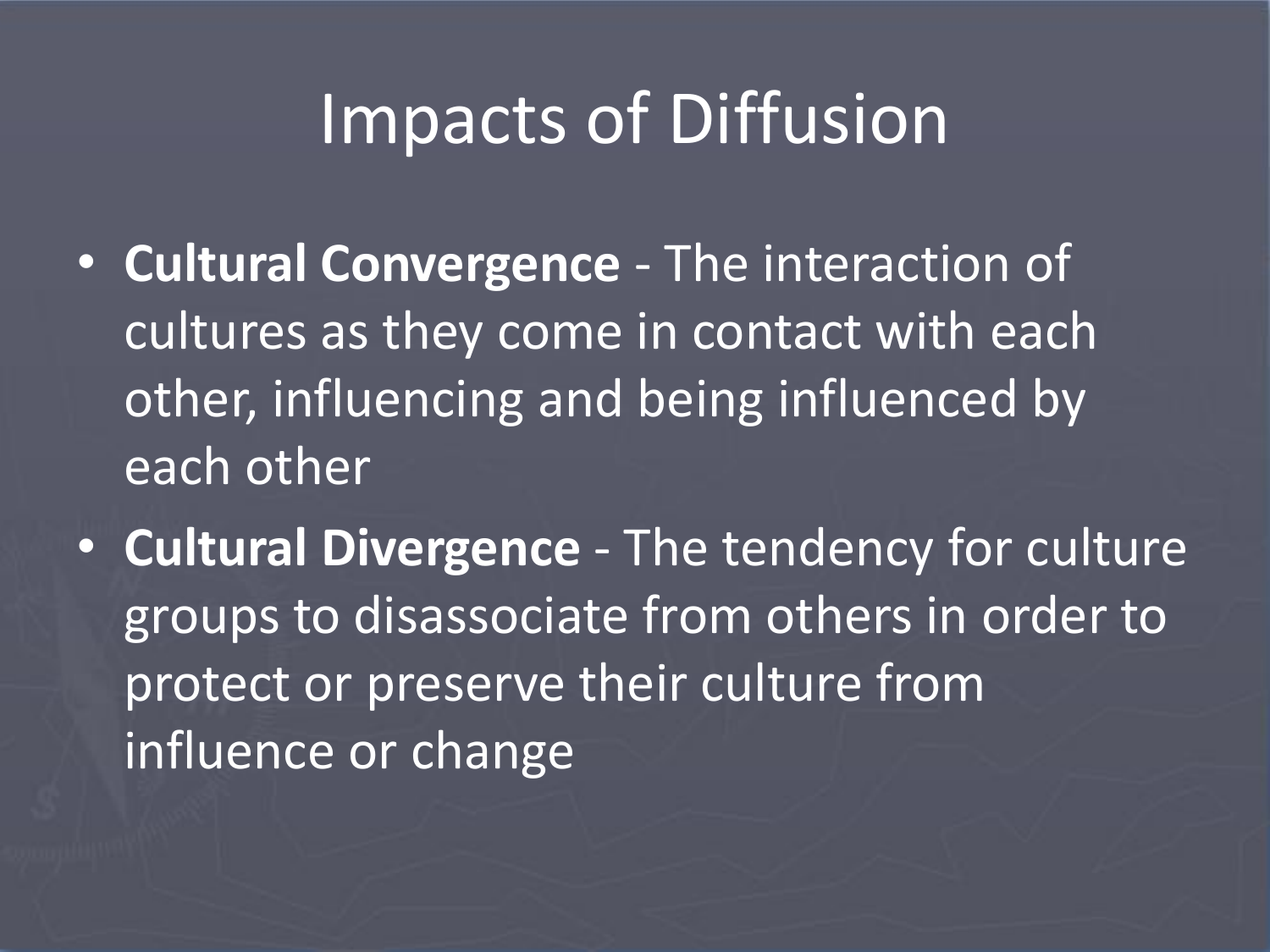• **Cultural Integration** - A form of cultural exchange in which one group assumes the beliefs, practices and rituals of another group without sacrificing the characteristics of its own culture.

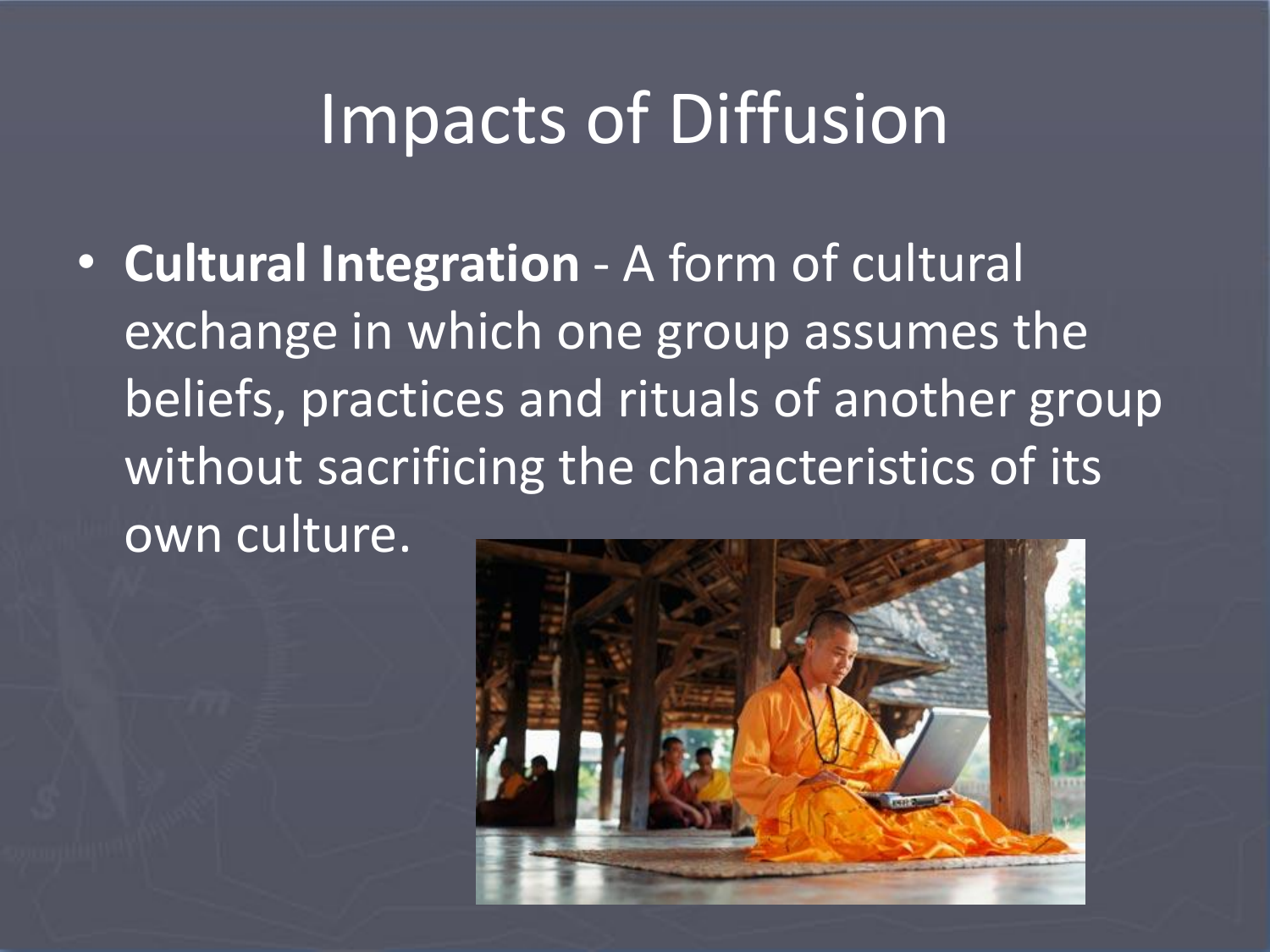• Cultural Clashes – Conflicts that arise from contact with people of different cultural values

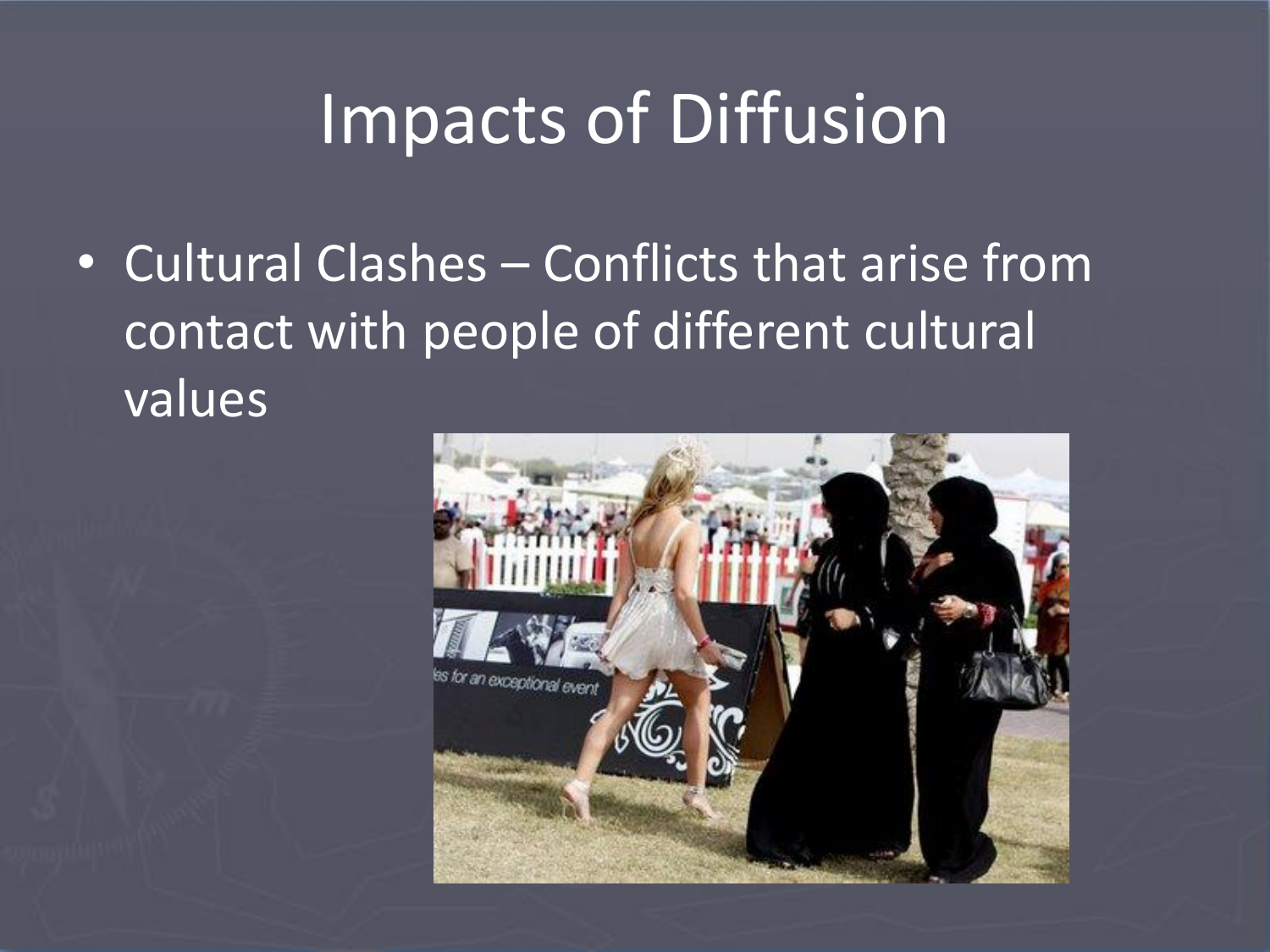• **Cultural Integration** – When cultural traits of a new culture are included and incorporated into another culture creating a cultural hybrid